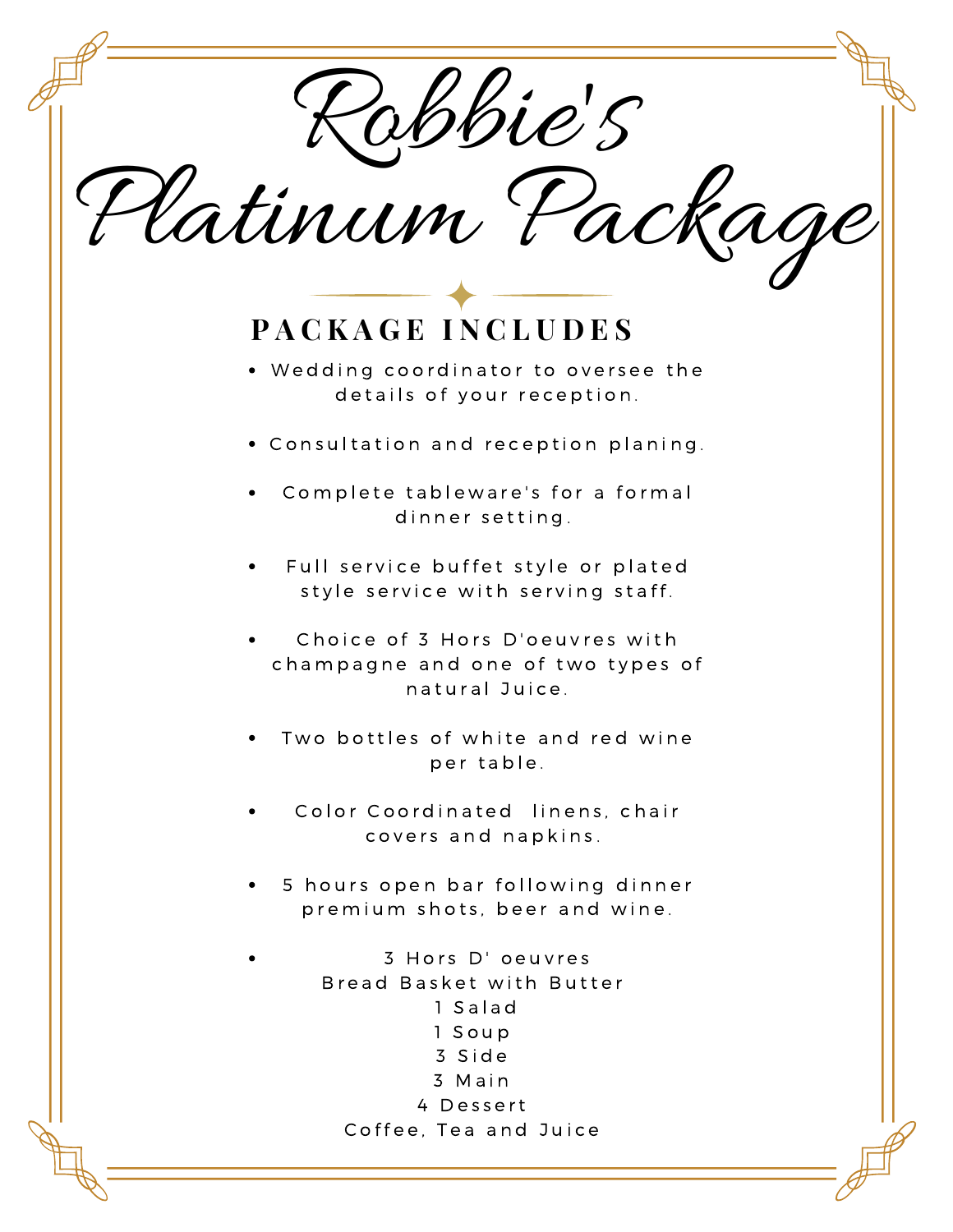#### **H O R S D ' O E U V R E S**

- Shrimp in Phyllo Cups.
	- Sausage Wonton.
- Cilantro Tomato Bruschetta.
	- Steak Bruschetta.
- Vegetable Spring Rolls.
- Curry Lobster Spring Rolls.
- Bacon Wrapped Scallop.
- Jerk BBQ Wings

### **S A L A D**

- Citrus Shrimp & Tomato Salad.
	- Kale Salad.
- Avocado Watercress Salad.

#### **S O U P**

#### Goat Soup.

- Mediterranean White Bean Soup
	- (Vegetarian).
	- Smoked Turkey Soup.
	- Caribbean Confetti Soup

(Vegetarian).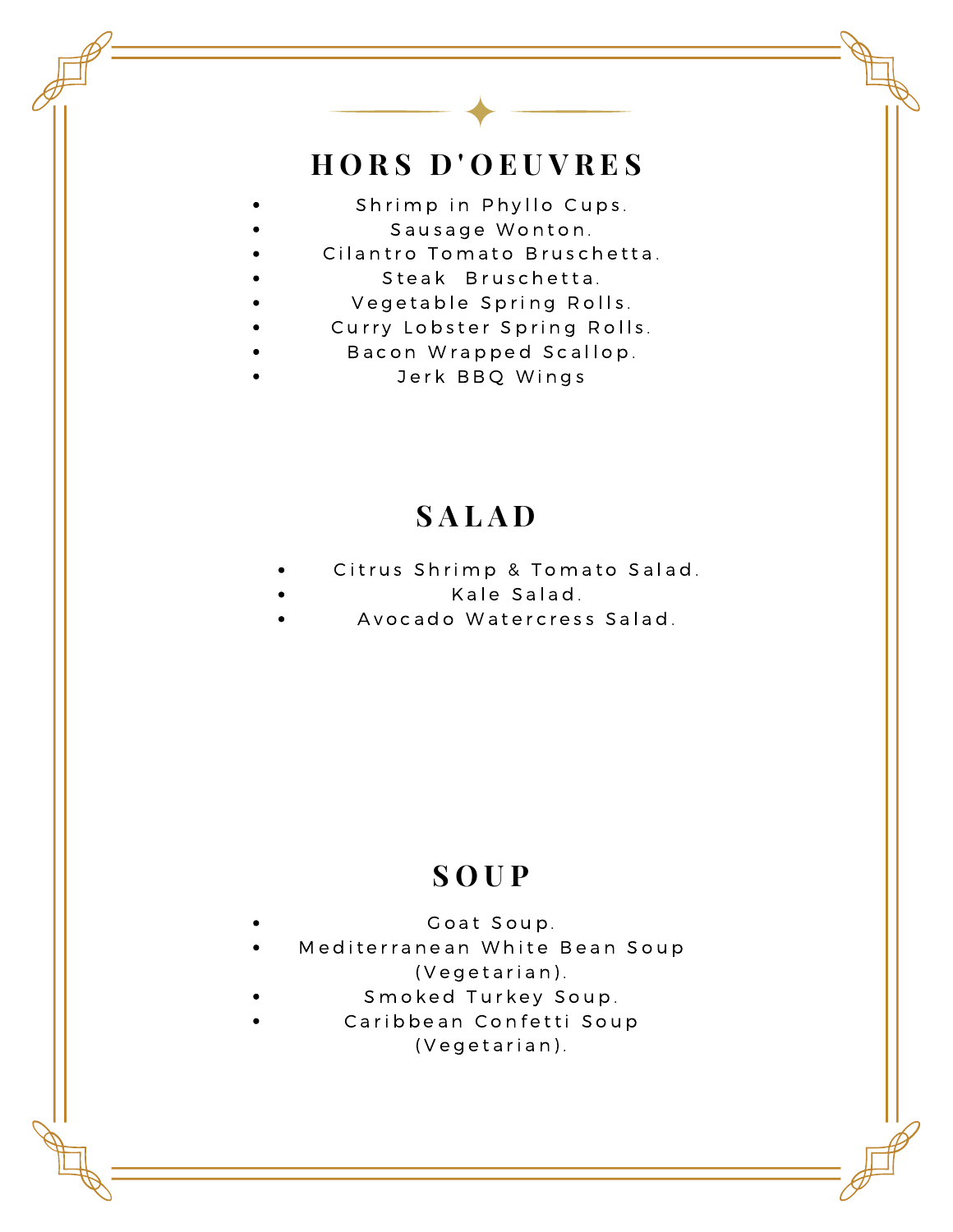## **M A I N C O U R S E 2 / G U E S T**

- Braised Venison with White Beans.
- **Chicken Breast in Raisin & Red Wine** Reduction Sauce.
- 6 oz Bacon Wrapped Fillet Mignon Infused with Rosemary and Garlic.
- Baked Crab Stuffed Lobster Tails in Honey Lemon Sauce.
- Vegetable Stuffed Bell Peppers with Parmesan Cheese Topping (Vegetarian).
- Roast Red Snapper Fillet with Herb Butter.

#### Served With

- Jerk Shrimp Rasta Pasta and Grilled T o m a t o s .
- Pan Fried Mushrooms in Champaigne Sauce and Roasted Carrots.
- Baked Cauliflower Mac & Cheese with Olive Oil Seasoned Cucumber and Sweet Pepper.

### **D E S S E R T S 2 / G U E S T**

• Jamaican Fruit Cake, Ripe Plantain Tarts, Mango Mousse Cups and C o o k i e s